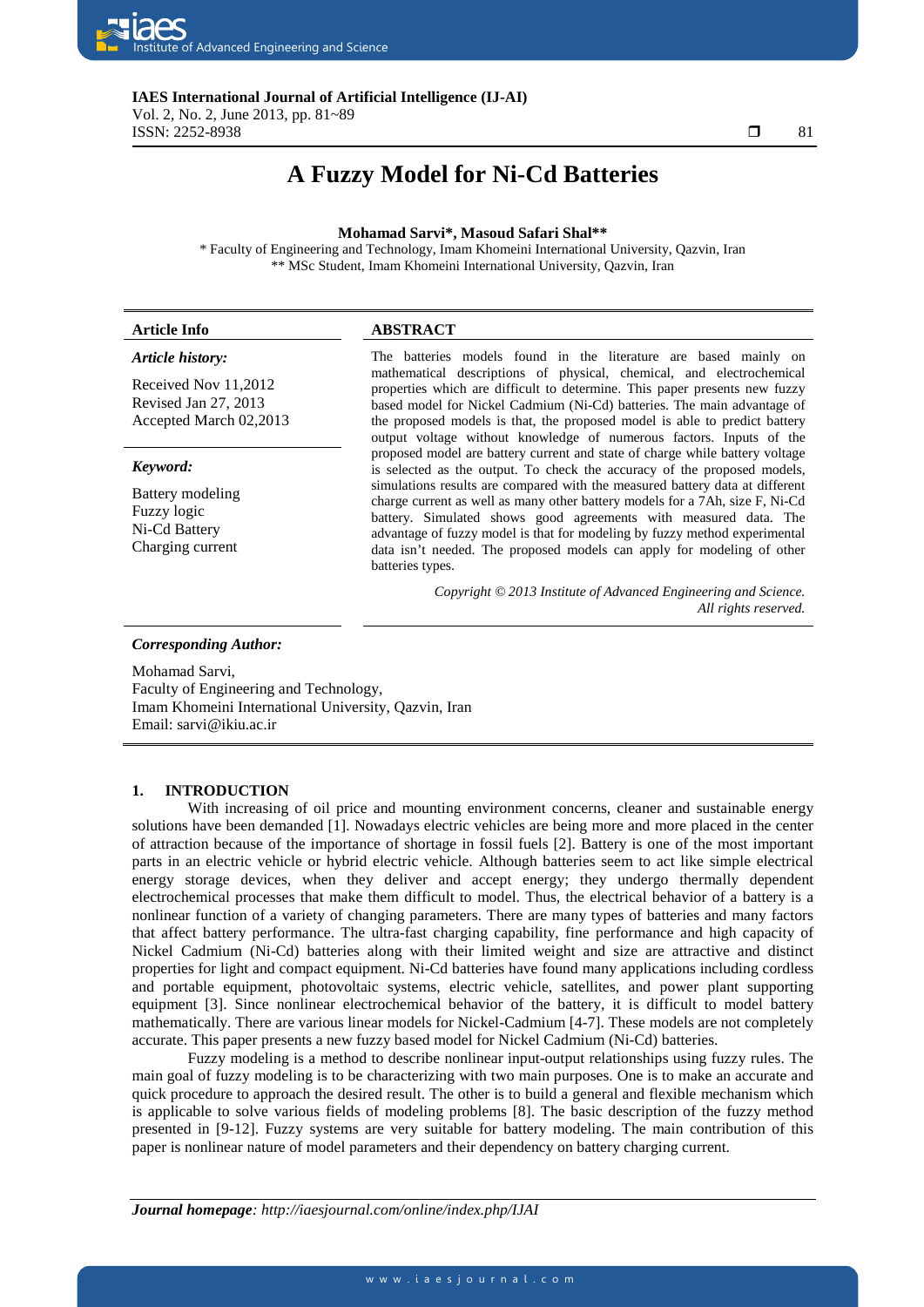This paper is organized as follows: In section II, the electrical models of Ni-Cd batteries are presented. The proposed model is outlined in section III. Section IV presents simulation of Ni-Cd battery. The simulated and measured data are presented, compared and discussed in section V. Conclusion is presented in section VI.

#### **2. ELECTRICAL MODELS OF NI-CD BATTERIES**

In the following section, first, three battery models will be described briefly and then a new fuzzy model for Ni-Cd batteries will be proposed in the next section.

a. Ideal Model

Figure 1(a) shows the ideal equivalent model of the Ni-Cd battery with a simple voltage source [13].

$$
V_{bat}(t) = V_o \tag{1}
$$

This model is very simple an in this model nonlinear behavior and internal parameters.

b. Linear Model

Figure 1 (b) shows the linear model of the Ni-Cd battery with open-circuit voltage  $V_0$  and its internal resistance [13]. Moreover, voltage source  $V_0$  and internal series resistanceR are fixed and don't change with charge/discharge rates:

$$
V_{bat}(t) = RI_{bat} + V_o \tag{2}
$$

This model is inappropriate for electric vehicle applications.

#### c. Thevenin Model

Figure 1(c) display the Thevenin model of Ni-Cd battery contains of an ideal no-load voltage *Vo*, internal resistance  $R_2$  and a parallel  $R_1C$  circuit that incorporates the impact of over voltage conditions [13]. The battery voltage can be computed as:

$$
V_{bat}(t) = R_2 I_{bat} + R_1 I_{bat} (1 - e^{\frac{-t}{R_1 C}}) + V_o
$$
\n(3)

The main disadvantage of the Thevenin battery model is that all the elements are assumed to be constant, but in reality all the elements are functions of the operation conditions.



Figure 1. Electrical models of Ni-Cd batteries; (a) Ideal model, (b) Linear model, (c) Thevenin model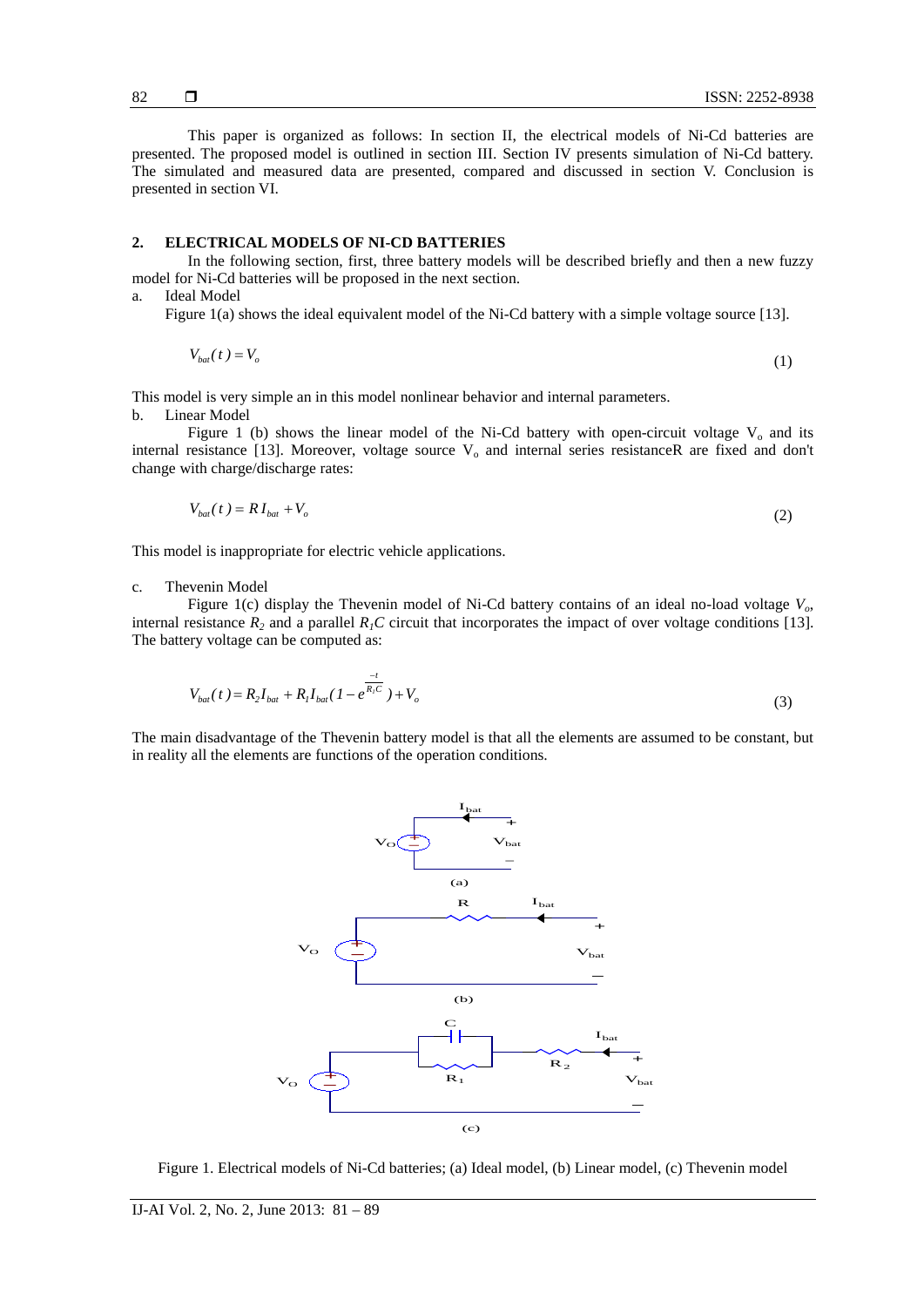## **3. THE PROPOSED FUZZY MODEL FOR NI-CD BATTERIES**

In the above mentioned models nonlinear electrochemical behavior of battery was neglected. In this section, a new fuzzy model for Ni-Cd batteries has been presented. Fuzzy logic can model nonlinear functions of arbitrary complexity [9, 14]. The theory of fuzzy sets was pioneered in 1965 by Lotfi A.Zadeh [9]. Nowadays, fuzzy systems are applied to many different application areas. Defining the input and output variables is one of the important steps in the fuzzy modeling. Inputs of the proposed fuzzy model are battery current  $(I_{bat})$  and state of charge (SOC) while battery voltage ( $V_{bat}$ ) is selected as the output. The fuzzy system includes three blocks: fuzzification, fuzzy rule algorithm, and defuzzification.

*Fuzzification*: A membership function associated with a given fuzzy set maps an input value to its appropriate membership value. The membership functions of SOC have seven fuzzy subsets and the membership functions of  $I_{bat}$  have five fuzzy subsets. The fuzzy sets of membership functions for the input variables are as shown in the Figures. 2 and 3 Also five triangle membership functions considered for output variable. The fuzzy variables are expressed by linguistic variables "positive big" or (PB), "positive medium" or (PM), "positive small" or (PS), "zero" or (ZZ), "negative small" or (NS), "negative medium" or (NM), "negative big" or (NB).



Figure 2. Membership functions of SOC



Figure 3. Membership functions of  $I<sub>bat</sub>$ 

*The fuzzy rule algorithm*: A fuzzy system consists of several fuzzy IF-THEN rules, which map an input space to an output space. In this paper, the fuzzy rule algorithm includes 35 rules, which are based on the five membership functions of the first input variable and seven membership function of the second input variable. Table 1 shows the rules for the proposed fuzzy model.

*Defuzzification*: The output of fuzzy system is a fuzzy subset but the actual system requires a crisp value. For convert the fuzzy output into a crisp value, defuzzification is done using center of area (COA) algorithm as following: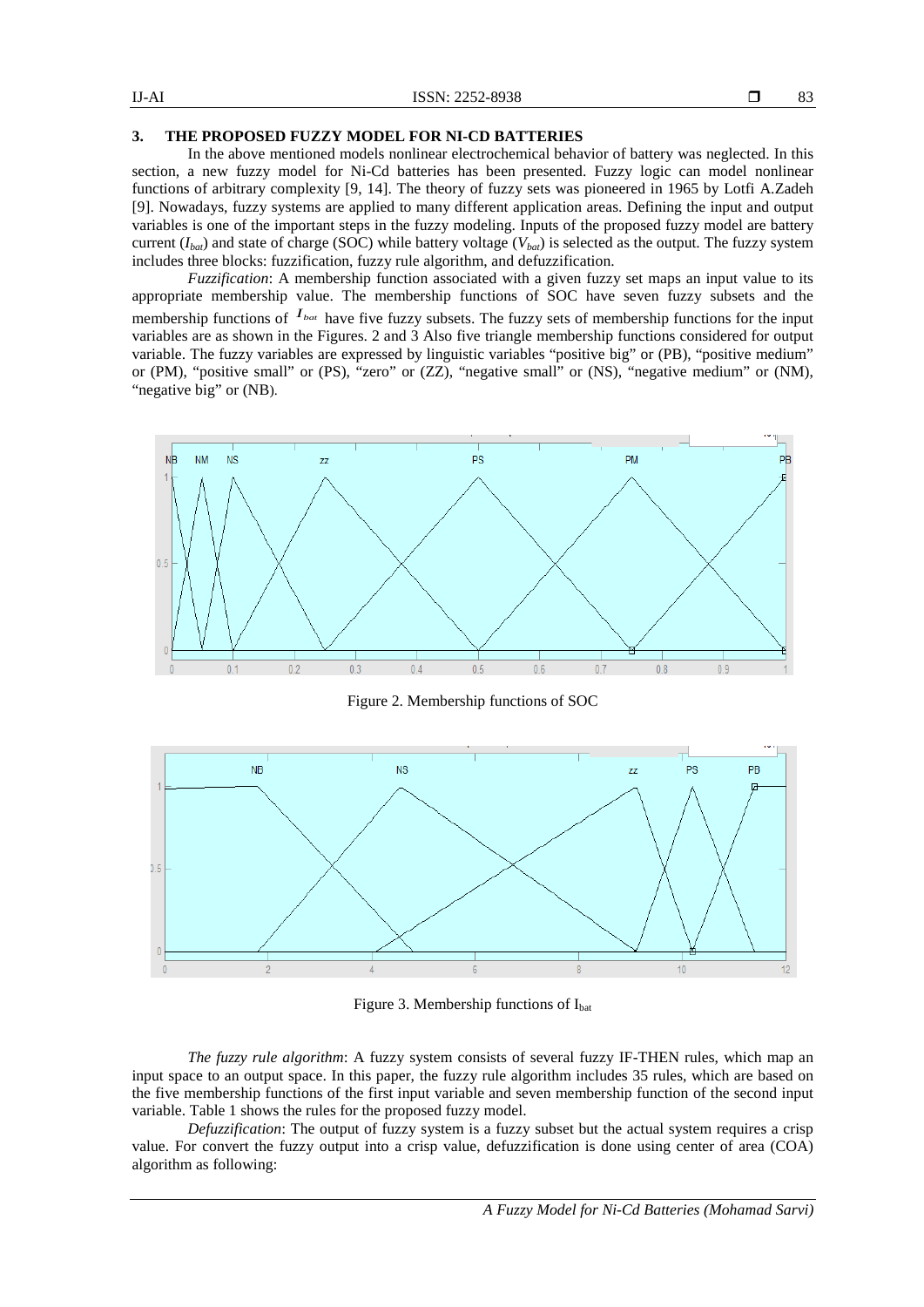$$
\Delta U\left(K\right) = \sum_{i=1}^{n} \mu(D_i) D_i / \sum_{i=1}^{n} \mu(D_i)
$$
\n(4)

Where  $\Delta U(k)$  is the output of the fuzzy system and  $D_i$  are the centers of Max-Min composition output membership function.

| Table 1. Fuzzy logic rules |           |           |           |           |     |           |           |
|----------------------------|-----------|-----------|-----------|-----------|-----|-----------|-----------|
| <b>SOC</b>                 | <b>NB</b> | NM        | NS        | zz        | PS  | PМ        | PB        |
| Ibat                       |           |           |           |           |     |           |           |
| NB                         | <b>PB</b> | <b>PB</b> | PМ        | <b>PM</b> | PM  | PМ        | <b>PB</b> |
| <b>NS</b>                  | PB        | PM        | PM        | <b>PS</b> | PS  | <b>PS</b> | PS        |
| ZZ.                        | PB        | PM        | PS        | ZZ.       | 77. | 77.       | 77.       |
| PS                         | <b>PB</b> | PS        | <b>NS</b> | <b>NS</b> | NΜ  | NΜ        | NΜ        |
| PМ                         | PB        | PS        | NΜ        | NΜ        | NΜ  | NΜ        | NB        |

Figure 4 shows the basic structure of a fuzzy system consist of four main components, fuzzifier, inference engine, knowledge base and defuzzifier.



Figure 4. Basic structure of a fuzzy inference system

## **4. SIMULATION OF BATTERY**

To compare battery models, all of the mentioned models of Ni-Cd battery are simulated in Matlab/Simulink environment. Figure 5 shows the proposed fuzzy model in MATLAB/SIMULINK environment. In this section of simulation SOC and Current are respectively its inputs. The SOC is a function of  $I_c$  and time, the value of  $I_c$  is changed when effect of the ambient temperature are neglected.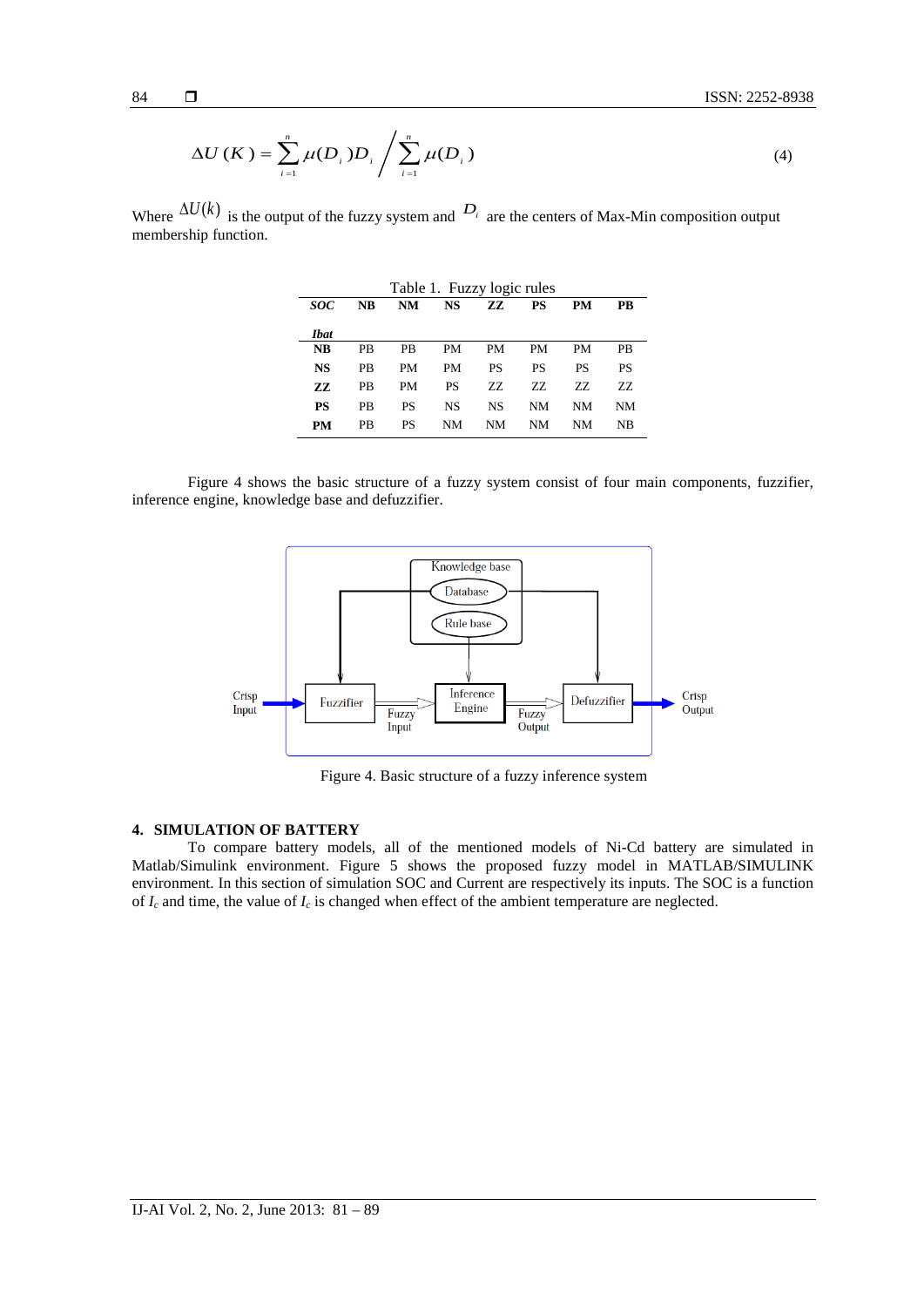

Figure 5. The proposed fuzzy model of battery in MATLAB/SIMULINK

The general block diagram of battery model in MATLAB/SIMULINK environment is shown in Figure 6 Inputs of the new fuzzy model are battery current  $(I_{bat})$  and state of charge (SOC) while battery voltage  $(V_{bat})$  is selected as the output. When the current is changed, first the SOC is computed and then both of current and SOC considered as new battery fuzzy model. The initial value of SOC was 0.1.



Figure 6. Battery model in MATLAB/SIMULINK environment

## **5. COMPARSION OF SIMULATED AND MESURED RESULTS**

In order to investigate the accuracy and validity of the proposed model, the simulated results of the proposed model are compared with results of conventional models (e,g., ideal, linear, thevenin) for the Ni-Cd battery at different charge current (e.g., 3.5A, 5A, 6A and 7A). Also these results are compared with measured results. The experimental setup consisted of a SANYO, 7Ah, size F, Ni-Cd battery, an adjustable current source, a personal computer and an interface board (Figure 7). The adjustable current source generates the desired current level for battery charging. The interface circuit sample battery voltage during charging time (about 40 minutes) and stores data in the personal computer.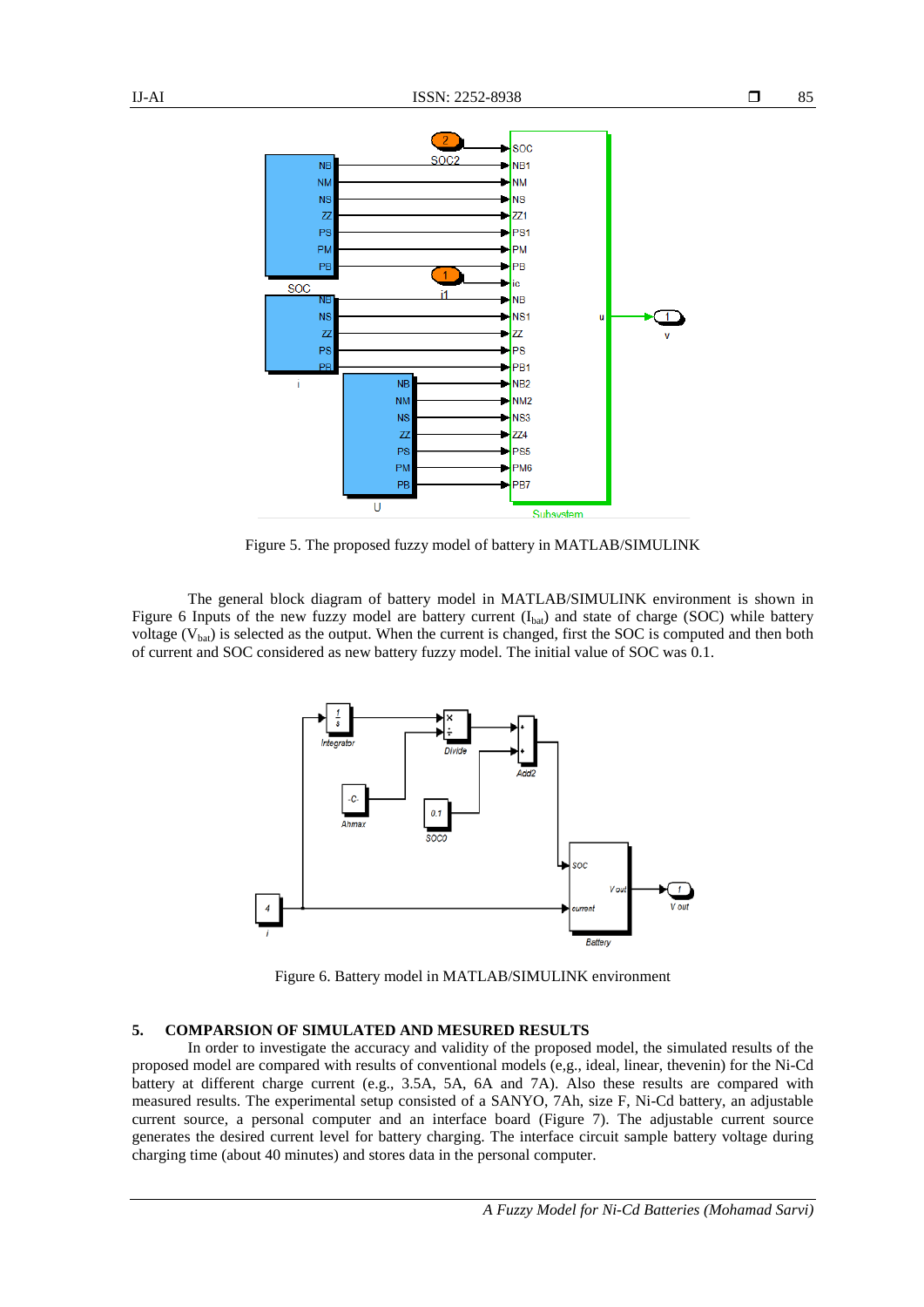



Figure 7. The experimental setup used to measure battery character

Comparison of simulated results and measured data are presented for three following main reasons: To validate the proposed fuzzy model at charge currents (Figure 8 and Tables 2-5)

Figure 8 shows these results. The error between measured and simulated results at mentioned charge current is shown in Tables 2-5 where error is computed as following:



*Error* = | Measured - Simulated |

Figure 8. Comparison of simulated and measured battery voltages at different charge rates; (a)  $I<sub>c</sub>=3.5A$ , (b)  $I_c = 5 A$ .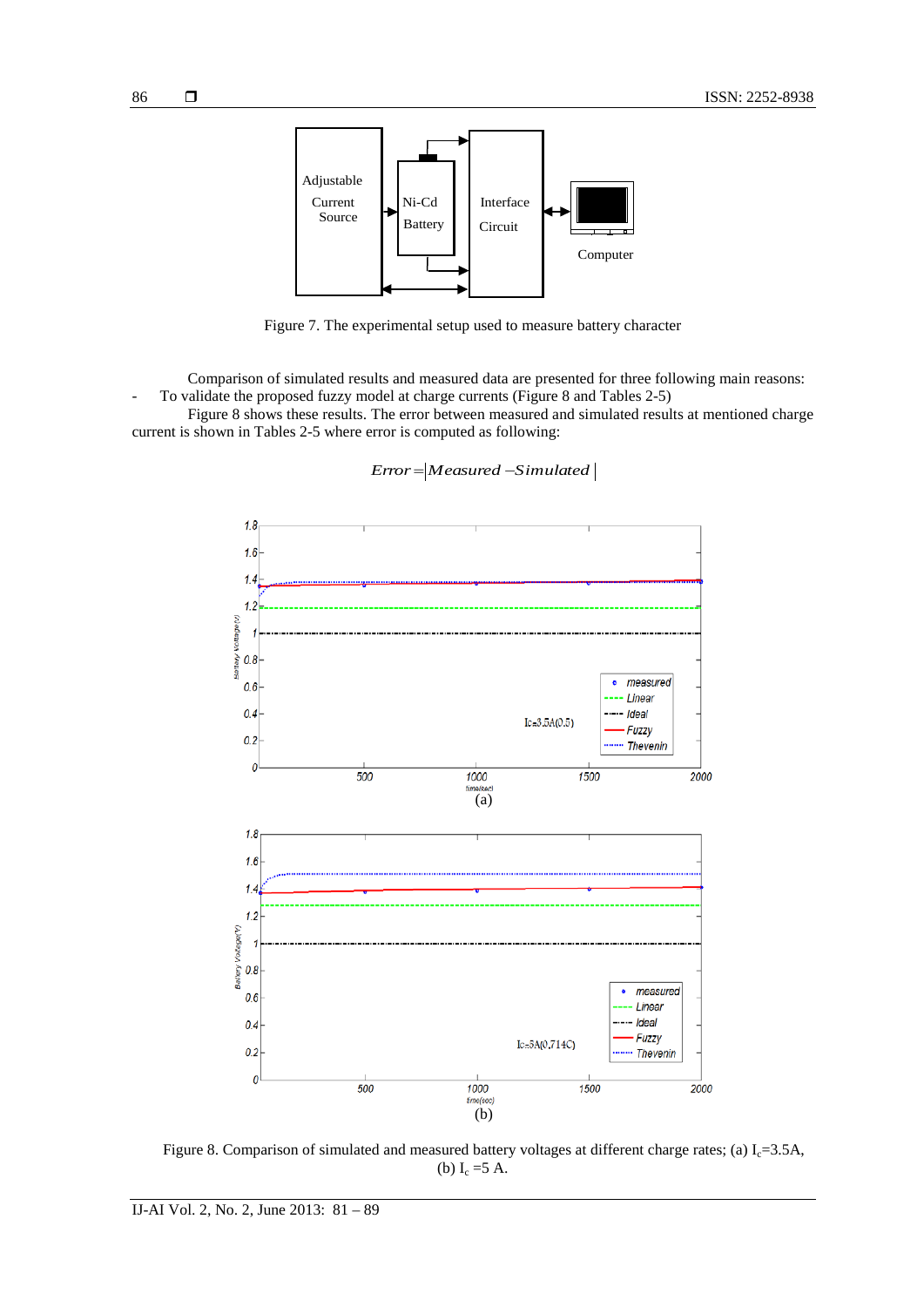

(d) Figure 8. (continued). Comparison of simulated and measured battery voltages at different charge rates; (c)  $I_c = 6 A$ , (d)  $I_c = 7 A$ .

1000

time(sec)

Table 2. Errors between measured and simulated data at I=3.5(A) in different time

| Time(sec) | <b>Ideal</b> | Linear | <b>Thevenin</b> | <b>Fuzzy</b> |
|-----------|--------------|--------|-----------------|--------------|
| 500       | 0.37         | 0.18   | 0.01            | 0.002        |
| 1000      | 0.378        | 0.188  | 0.018           | 0.001        |
| 1500      | 0.385        | 0.195  | 0.025           | 0.005        |
| 2000      | 0.39         | 0.20   | 0.03            | 0.008        |

Table 3. Errors between measured and simulated data at  $I = 5(A)$  in different time

| Time(sec) | <b>Ideal</b> | Linear | <b>Thevenin</b> | <b>Fuzzy</b> |
|-----------|--------------|--------|-----------------|--------------|
| 500       | 0.39         | 0.13   | 0.1             | 0.004        |
| 1000      | 0.398        | 0.138  | 0.092           | 0.004        |
| 1500      | 0.406        | 0.146  | 0.084           | 0.001        |
| 2000      | 0.41         | 0.15   | 0.08            | 0.002        |

0

500

**Thevenin** 

2000

1500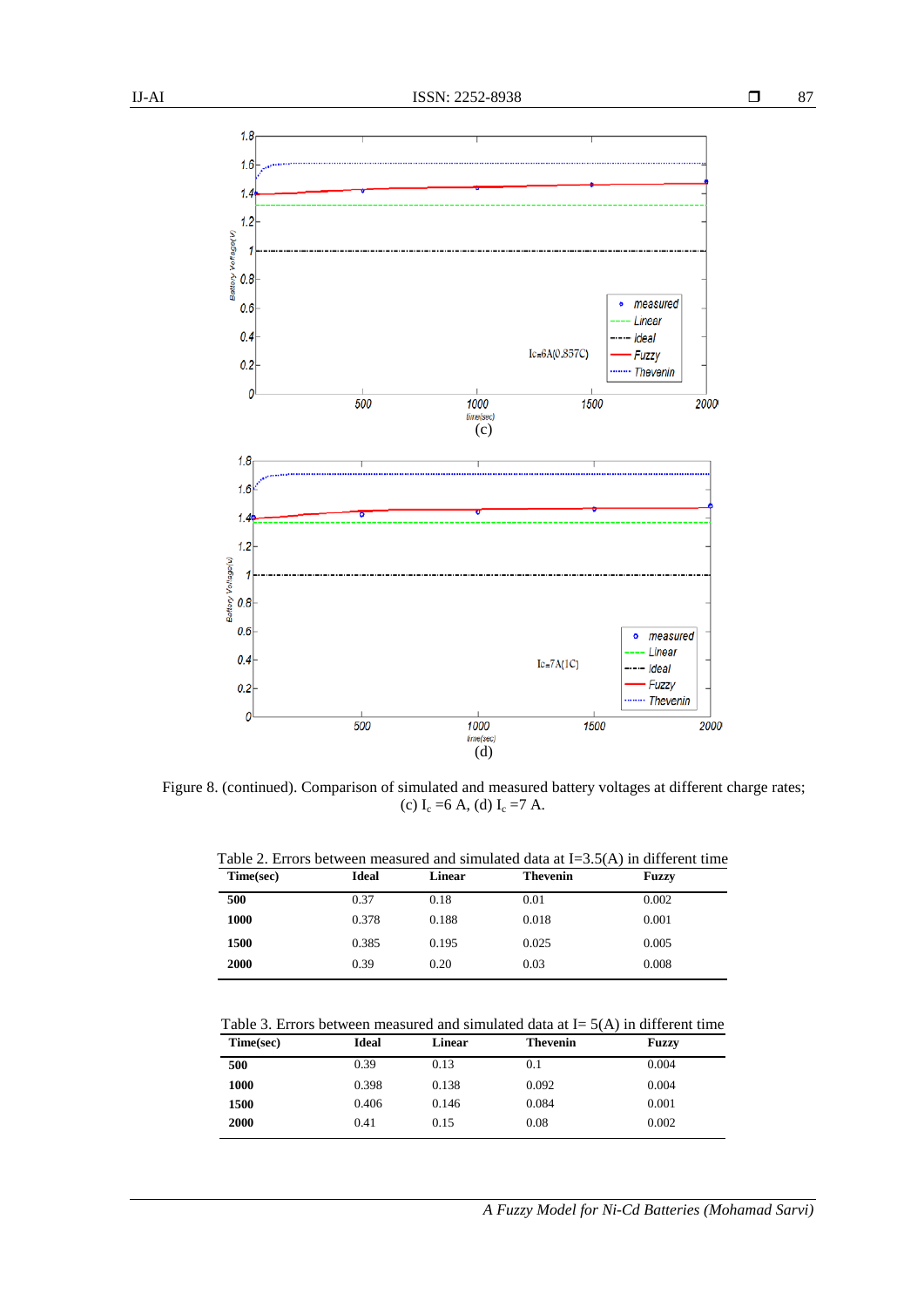| Time(sec) | <b>Ideal</b> | Linear | <b>Thevenin</b> | Fuzzy |
|-----------|--------------|--------|-----------------|-------|
| 500       | 0.42         | 0.1    | 0.17            | 0.009 |
| 1000      | 0.44         | 0.12   | 0.15            | 0.002 |
| 1500      | 0.46         | 0.14   | 0.13            | 0.003 |
| 2000      | 0.47         | 0.15   | 0.12            | 0.005 |

Table 4. Errors between measured and simulated data at  $I = 6(\lambda)$  in different time

Table 5. Errors between measured and simulated data at  $I = 7(A)$  with different time

Battery voltage at different charge currents for battery initial State of Charge (SOC) about 10% is shown in Figure 9, to show the effect of change at battery current by increasing of this current in the proposed fuzzy model.



Figure 9. The battery voltage at different charge current

#### **6. CONCLUSION**

In this paper, a new fuzzy model for Ni-Cd batteries is proposed, and its characteristics is compared with several conventional battery models (ideal, linear, Thevenin) as well as measured results. The proposed fuzzy model can model nonlinear electrochemical behavior of Ni-Cd batteries. As conclusion the use of the proposed model of the battery allows a better understanding and prediction of the battery behavior.

The comparisons of simulated and measured results show that the proposed fuzzy model accurately predicts the behavior of Ni-Cd batteries. The contribution of the proposed model as compared with other battery models is the inclusion of the nonlinear electrochemical characteristics and their dependency on charging current which makes the simulation results more accurate. Also the proposed model can be used to model other battery types.

#### **REFERENCES**

[1] YL Zhou. *Electrical Power Engineering*. MSC Thesis, Dept. Elect, Science and Technology Univ, Beijing. 2005.